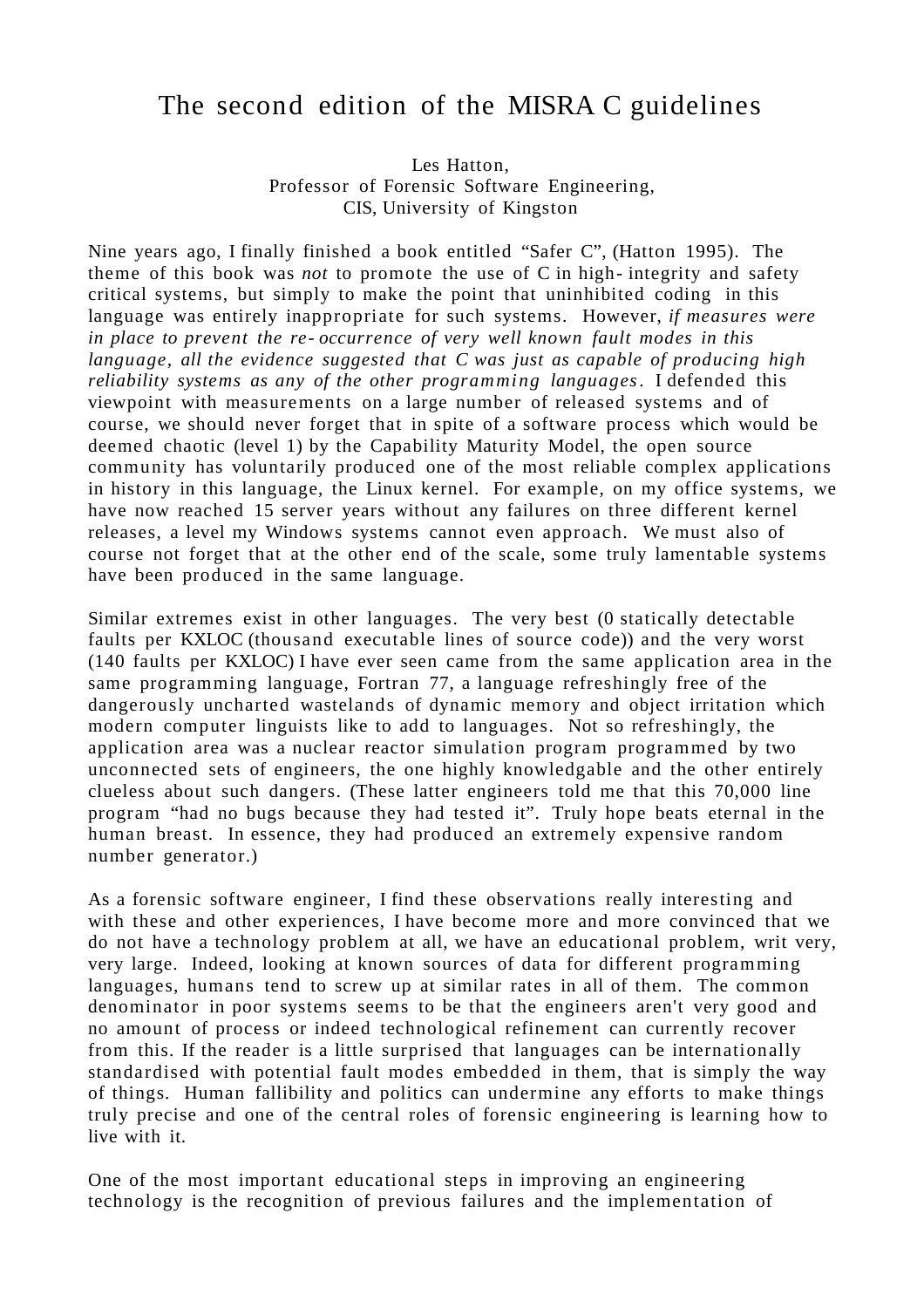avoidance procedures to bypass them in future. In this regard, the older languages like Fortran 77, Ada 83 and C 90 are well- charted territory. There is a very considerable knowledge base of how defects are injected in these languages and the knowledge has been exploited, principally in software tools but equally importantly by public dissemination, to help engineers avoid them. Such *safer subsetting* is an important contribution to more reliable systems. Let us take C for example. The experiments which led to "Safer C" suggested that a residual fault density of around 8 per KXLOC was actually released and later experiments, for example (Pfleeger and Hatton 1997), suggested that at least 3 of these would fail in the life- cycle of a typical program. Now, really good systems typically stay below 1 fault that fails per KXLOC through their entire life- cycle, so we can see straight away that a safer subset is necessary (although certainly not sufficient) to achieve such levels in C. A very similar pattern occurs in Fortran.

So where does MISRA C fit into all of this ? The original MISRA C appeared in 1998, (MISRA 1998) with the title "Guidelines for the use of the C language in vehicle based software". The body responsible was a group of collaborating companies from the automotive industry, (MISRA is the Motor Industry Software Reliability Association), and the spur was the rapidly increasing use of C in embedded systems in general and in automotive systems in particular. MISRA C 1998, consisted of 93 "required rules" and 34 "advisory rules", a total of 127 rules which together represented a significant step forward in encouraging engineers to understand the issues and avoid known defects in the language. (To put this in context for readers not familiar with the nature of such rules, one them (Rule 30) states that uninitialised objects shall not be used, a fault mode afflicting many programming languages). The choice of the phrase "advisory rule" is somewhat oxymoronic but the intent was that "required rules" were mandatory unless a very convincing reason to the contrary was given and "advisory rules" were recommendations only.

MISRA C 1998 had a number of drawbacks unfortunately. The rules themselves are noisy in the sense described by (Hatton 2004) leading to a false positive to real positive ratio of around 60 making it rather difficult to see the wood for the trees. Surprisingly, this is good for a programming standard, most of which concentrate on style rather than substance, but there is certainly room for improvement. Part of this noise is due to rules which in the harsh glow of hindsight, could have been more precisely worded, and part is due to the nature of the rules themselves, some of which are not measurement supported and difficult to police, for example, "code shall not be commented out", Rule 10. In a number of cases, it was not easily possible to determine what the rule actually meant. This led to widespread adoption of *deviation policies*, an officially sanctioned way of ignoring some of the rules, the documentation of which, for a safety- related system, would necessarily form part of the safety case. Deviating *all* of the rules would be frowned upon of course. Another unfortunate side- effect was that "MISRA compliance" was rendered meaningless as different tools claiming to enforce it could and did give radically different answers when given the same code, (Parker 2001).

Nevertheless, this was a commendable effort much better than doing nothing and since 1998, the original MISRA C standard has become very influential and is increasingly widely used in the avionic and medical sectors for example, as well as the original automotive industry. To recognise this growing ubiquity and to address some of the drawbacks highlighted above, the original MISRA committee,